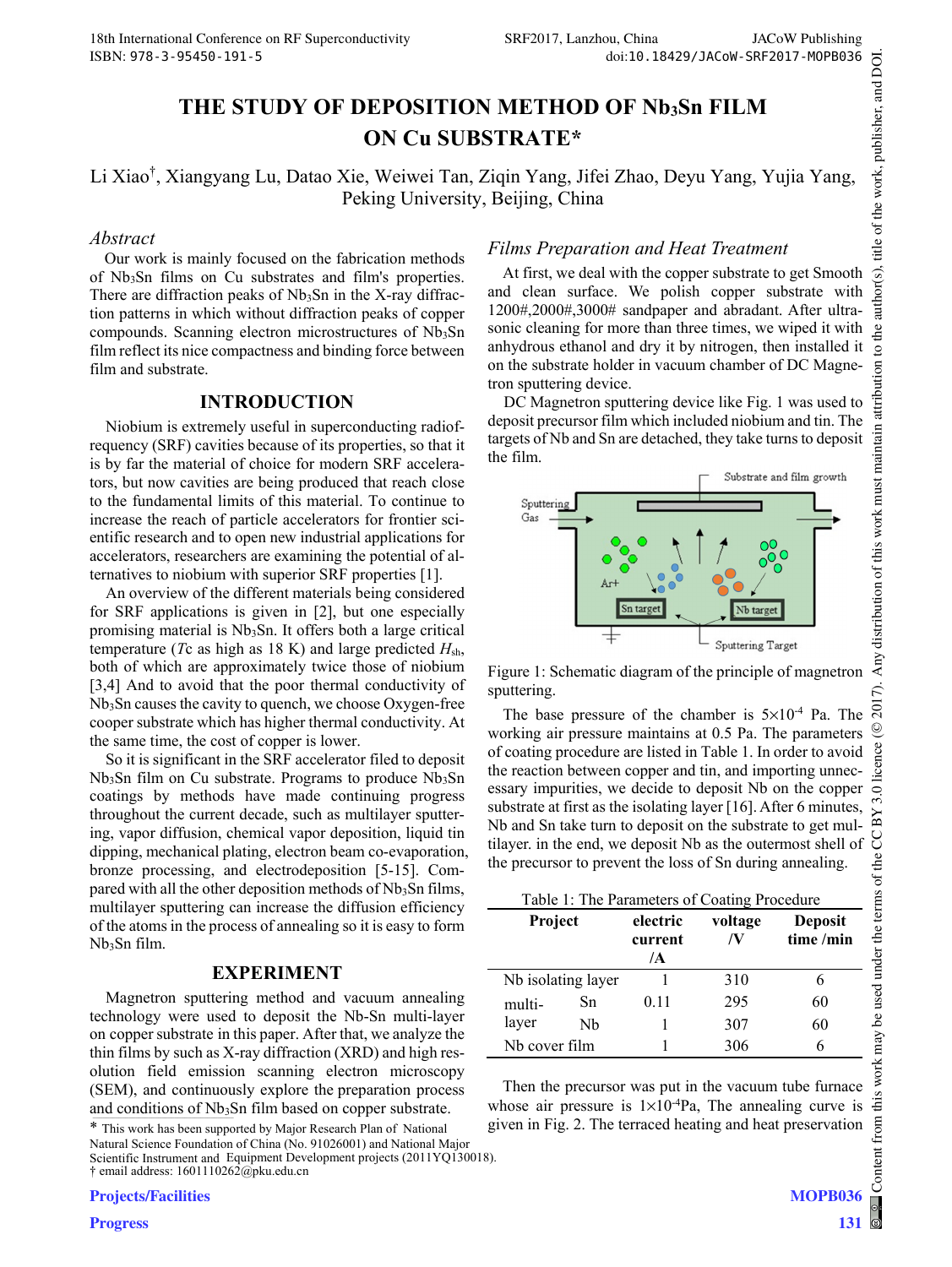are designed to elevate temperature in the furnace efficiently. The highest temperature is 850℃which lead to the formation of  $Nb<sub>3</sub>Sn$  crystal. Next, the furnace cooled down naturally.



Figure 2: The annealing curve of the experiment.

The sample is like Figure. 3 finally.



Figure 3: The pros and cons of the sample after annealing.

## **RESULTS AND DISCUSSION**

The SEM images of  $Nb<sub>3</sub>$ Sn are given in Fig. 4. This  $Nb<sub>3</sub>Sn$  sample was annealing at 850 $\degree$ C for 5h. The SEM images show that there are some broken area in the film, which means that  $Nb<sub>3</sub>Sn$  may be a little friable.



Figure 4: SEM images of  $Nb<sub>3</sub>Sn$  film annealing at 850 $\degree$  C for 5h.

During the exploring the fabrication of  $Nb<sub>3</sub>Sn$  film, we work out the problem of the loss of tin. Make thicker and more layers film to avoid Sn running away from the film. At the same time, every layer was deposited thinner to contribute to the diffusion of Nb and Sn during the period of annealing. sequentially, Sn was ensured to stay in the film. The EDX image of  $Nb<sub>3</sub>Sn$  film is given in Fig. 5. It confirmed the existence of the tin.



Figure 5: EDX image of  $Nb<sub>3</sub>Sn$  film annealing at 850 $^{\circ}$  C for 5h.

Last but not least, the X-ray diffraction patterns of the film is given in Fig. 6. There are diffraction peaks of  $Nb<sub>3</sub>Sn$ in the X-ray diffraction patterns in which without diffraction peaks of copper compounds. The image shows that Nb3Sn crystal has been generated. There are some Nb but no Sn in the image, it means that Nb is superfluous.



Figure 6: XRD image of  $Nb<sub>3</sub>Sn$  film annealing at 850 $^{\circ}$  C for 5h.

#### **CONCLUSION**

We adopted DC Magnetron sputtering device to prepare the multilayer precursor film including niobium and tin whose substrate is copper. After annealing, there are diffraction peaks of  $Nb<sub>3</sub>Sn$  in the X-ray diffraction patterns, and it means that Nb3Sn crystal has been generated. So the experiment demonstrates the feasibility that  $Nb<sub>3</sub>Sn$  can be deposited on the copper by DC Magnetron sputtering device. By further improving the content and cleanliness of Nb3Sn films on copper substrate is in progress.

#### **REFERENCES**

- [1] Chaoyue, Becker *et al*, "Analysis of Nb3Sn Surface Layers for Superconducting Radio Frequency Cavity Applications." *Applied Physics Letters* 106, no. 8 February, 2015.
- [2] Valente-Feliciano A-M, "Superconducting RF materials other than bulk niobium", *a review Supercond. Sci. Tecnol.*, vol. 29, 2016.

and DOI.